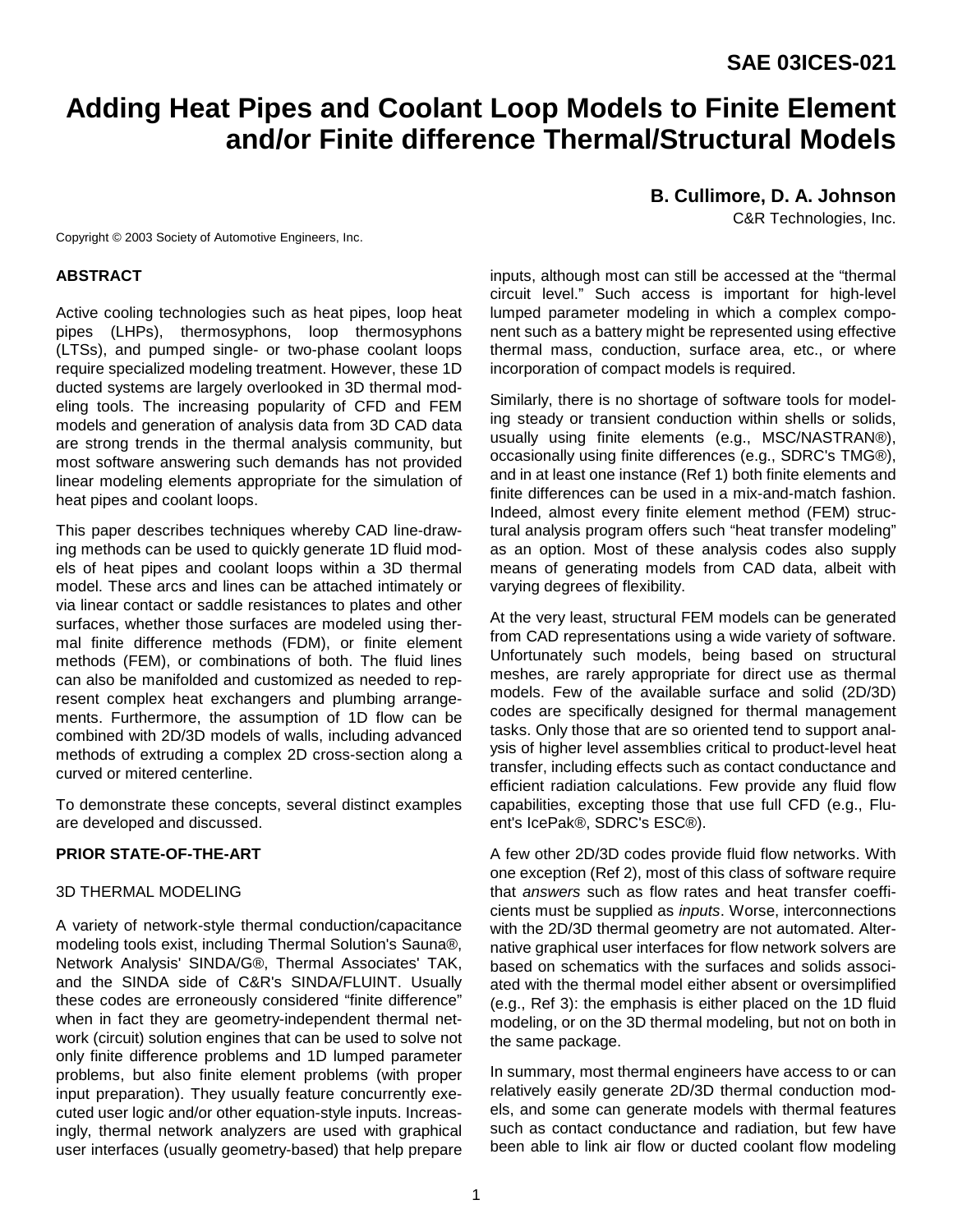into these models without resorting to a full 3D CFD solution.

# CFD MODELING

Ducted single-phase flow with heat transfer may be modeled using a variety of 2D/3D CFD methods. However, very small CFD elements or volumes are required within the boundary layers of objects in freestream (unducted) flow, and computational resource requirements usually increase geometrically with increased discretization. In adiabatic ducted flow, CFD elements must be small throughout the model. In ducted flow with heat transfer, most CFD codes require even smaller elements to avoid large error terms in estimating conjugate heat transfer at the wall.

The cost of solving these models is very high for realistically complex systems such as an entire coolant loop, thereby making transient analyses essentially untenable. Even making parametric or iterative steady-state runs can be too time consuming, especially since few CFD codes offer full parametric modeling capabilities: model and mesh changes are difficult to make *between* runs much less *within* runs.

Two-phase flow with phase change, such as occurs in heat pipes (including loop heat pipes), thermosyphons, spray coolers, and vapor compression cycles is currently beyond the realm of practical commercial CFD modeling for system-level modeling.

For these reasons, some CFD providers have recently begun to offer 1D flow modeling alternatives, recognizing that the above limitations are likely to remain intractable for many years to come.

## 1D FLOW MODELING

One dimensional flow models might still be called "computational fluid dynamics" by some engineers, but 1D models are distinguished by the complete elimination of the mesh in the nonaxial dimensions. Instead, well-established empirical correlations are used for both heat transfer and pressure drop. In other words, the boundary layers in 1D duct flow are not solved from "first principles" as in a CFD approach, but rather using computationally efficient assumptions based on copious testing. Because the radial and circumferential dimensions do not need to be discretized, even the axial dimension does not usually require as much subdivision as it would in a CFD approach. Thus, 1D flow models are many orders of magnitude faster to solve than are 3D flow model for ducted systems.

In the 1D approach, momentum conservation is applied axially, with wall friction applied to the axial flow momentum equation using correlations appropriate for the duct shape, fluid, current flow rate, etc. In other words, the only "velocity field" is a single vector in the axial direction (at any point along the flow stream).

Energy and mass (and species etc.) can be conserved at axial points along the flow direction. Heat transfer coefficients can vary around the circumference in a quasi-2D fashion, again using an empirical approach. There is no subdivision of the fluid control volumes in the radial or circumferential directions, resulting in simple fast-solving network schematics.

For single-phase flow, the speed enhancements over CFD methods are dramatic. For two-phase flow, the 1D approach is "enabling" since such problems are essentially intractable using 3D CFD approaches, which must resolve and track each phase and must handle both the sharp gradients and the intense coupling with thermodynamics and heat transfer that is required in two-phase flows.

A "first principals" CFD approach (i.e., eliminating Reynolds- and Nusselt-based correlations) is considered by some engineers to be more accurate. While this opinion is difficult to defend for ducted flows, there *are* some circumstances where an empirical 1D approach is strained. One example is two-phase flow, where 20% error in predicted friction or heat transfer coefficients would be considered "excellent" in the empirical correlations underlying a 1D flow model. Fortunately, the fast solution speed of 1D methods enables higher-level methods for dealing with such uncertainties (Ref 4, 5).

1D solution speeds also allow detailed transient analyses to be made, along with rapid model changes (including parametric sweeps during a single solution run). Such parametric model changes are important precursors for higher-level analyses and design activities such as automated sizing, selection, and location of components (Ref 6).

In summary, the "loss" of the extra mesh dimensions yields an enormous gain in solution speed, and this gain can be applied to higher-level engineering tasks rather than to single "point design simulation" (i.e, predicting how a single design point responds to a single scenario). 1D flow solutions are clearly superior to 2D/3D CFD solutions for ducted flow problems.

However, one problem has existed with the 1D flow network modeling approach for thermal modeling: the lack of integration with 3D thermal models.

# **1D FLOW MODELING WITHIN 3D THERMAL MODELS**

Reference 2 introduced a methodology for building 1D ducted or unducted flow models within 3D (i.e., FDM and/or FEM) thermal models using FloCAD®, a module of C&R's CAD-based Thermal Desktop®. Selecting 1D methods for unducted flow requires that simplifying assumptions be made. While such simplifications are not always appropriate for modeling unducted air flows, they *are* appropriate for ducted air or coolant flows, as was discussed above.

However, significant expansions of the methods detailed in that reference were required in order to apply them to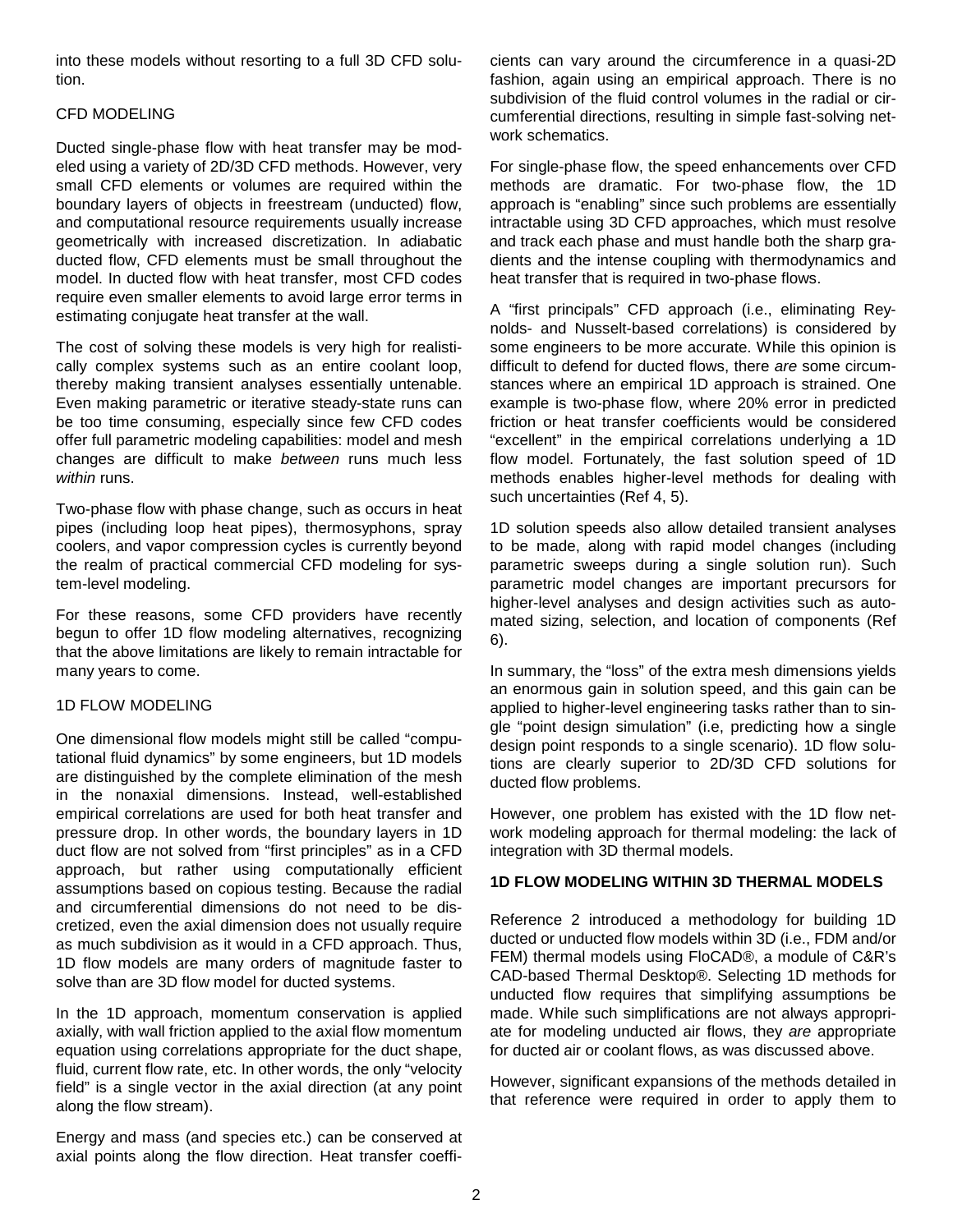ducted flow systems such as coolant loops, heat pipes, and refrigeration systems. Specifically:

- **•** Means had to be supplied of drawing free-form lines and arcs using CAD tools, and then enabling these 1D lines elements to be considered as either pipes or ducts (for coolant loops, loop heat pipes, loop thermosyphons, vapor compression cycles, etc.) or as constant or variable conductance heat pipes (CCHPs, VCHPs).
- **•** These fluid lines, whether representing ducts or heat pipes, had to be able to optionally include the pipe wall or container without violating the 1D assumption: 1D thermal conductive/capacitance network elements were required.
- **•** In cases where 1D thermal models of the pipe or container were inappropriate, new methods for extruding cross-sections along centerlines had to be developed.
- **•** The fluid lines had to be attachable to thermal solids and surfaces with appropriate models for fins, saddles, bonds, contact conductance, etc.
- **•** The fluid lines had to have variable axial resolution, and yet be able to be subdivided as needed to form tees, manifolds, etc.
- **•** The axial discretization of the fluid lines needed to be specifiable independent of the spatial discretization and modeling method (FEM vs. FDM) of the surface or solid to which the fluid line was to be attached.

These improvements have been completed successfully, yielding a methodology uniquely suited to cooling applications requiring ducted air, heat pipes, or single- and twophase coolant flow networks.

Several diverse examples will be presented, each detailing compliance with the above modeling requirements.

# **HEAT PIPE WITH 1D WALL**

System-level models of heat pipes can be relatively easily modeled using network methods, such as those outlined in Reference 7. In these methods, the vapor state is represented by a massless node, and all active (i.e., evaporating and condensing) wall segments area connected to this central node via conductances or resistances (Figure 1).



Figure 1: Simplified 1D Network Model of a Heat Pipe

Such methods are intended for users (not developers) of heat pipes, requiring only readily available data (Figure 2) and providing performance metrics such as the powerlength product  $(QL_{eff})$ , which is used to determine how close the heat pipe is operating to vendor-supplied limits. These methods can be readily extended to include blockage by noncondensible gases (NCGs), whether intentional (VCHPs) or accidental (CCHPs).

While more complicated representations are discussed later, the simplest representation for the pipe wall itself is a 1D finite difference line. The axial resolution of this line can be adjusted as needed, and limited radial resolution (e.g., nodes at the inner and outer diameters) is possible, but circumferential gradients are neglected.

With this assumption, the heat pipe can be represented by a simple line, or by a complex line composed of straight segments, arcs, etc. such as that depicted in Figure 3. In that example, a CCHP is depicted as three straight sections joined by two 90 degree bends. The straight sections happen to coincide with the condenser, evaporator, and transport section, but in the more general case there is no need to formally designate such zones: hot portions evaporate, cold portions condense, and that condition can change at any time as the solution proceeds.

The pipe is attached via lineal or areal conductances to finite difference surfaces (finite element examples will be provided later) representing a bond or contact. In the leftmost case in Figure 3 with no NCG, the condenser of the pipe is isothermal. As NCG is added (simulating degradation or aging mechanisms), the far end of the condenser becomes blocked and a temperature gradient appears in the lower plate.

In Figure 3, the pipe itself is barely visible. In fact, its size has been augmented in those screen captures by making modeling elements (e.g., nodes) visible along its length. Many analysts today expect geometric fidelity: a pipe should look like a pipe and not a line, despite the fact that the underlying model is 1D and a 1D solution is appropriate. For these users, and more importantly for cases where 1D wall models *are* insufficient, 2D examples will be provided later.

#### **FLUID LOOPS WITH 1D WALLS**

Loop heat pipes (LHPs) are increasingly popular devices for managing heat transport, especially across flexible joints (Ref 8). While the simple models used for heat pipes are completely inappropriate for LHPs models, validated methods exist using thermohydraulic codes (Ref 9, 10, 11).

Figure 4 shows an LHP used as a replacement for the transport and condenser sections of the heat pipe in the previous example. Notice that the serpentine condenser of the LHP is able to attach to more of the rejection plate, such that the extra interface (heat pipe to LHP) and constriction resistances of the small evaporator are more than compensated: the total thermal resistance is less because spreading resistances in the sink plate have been lowered.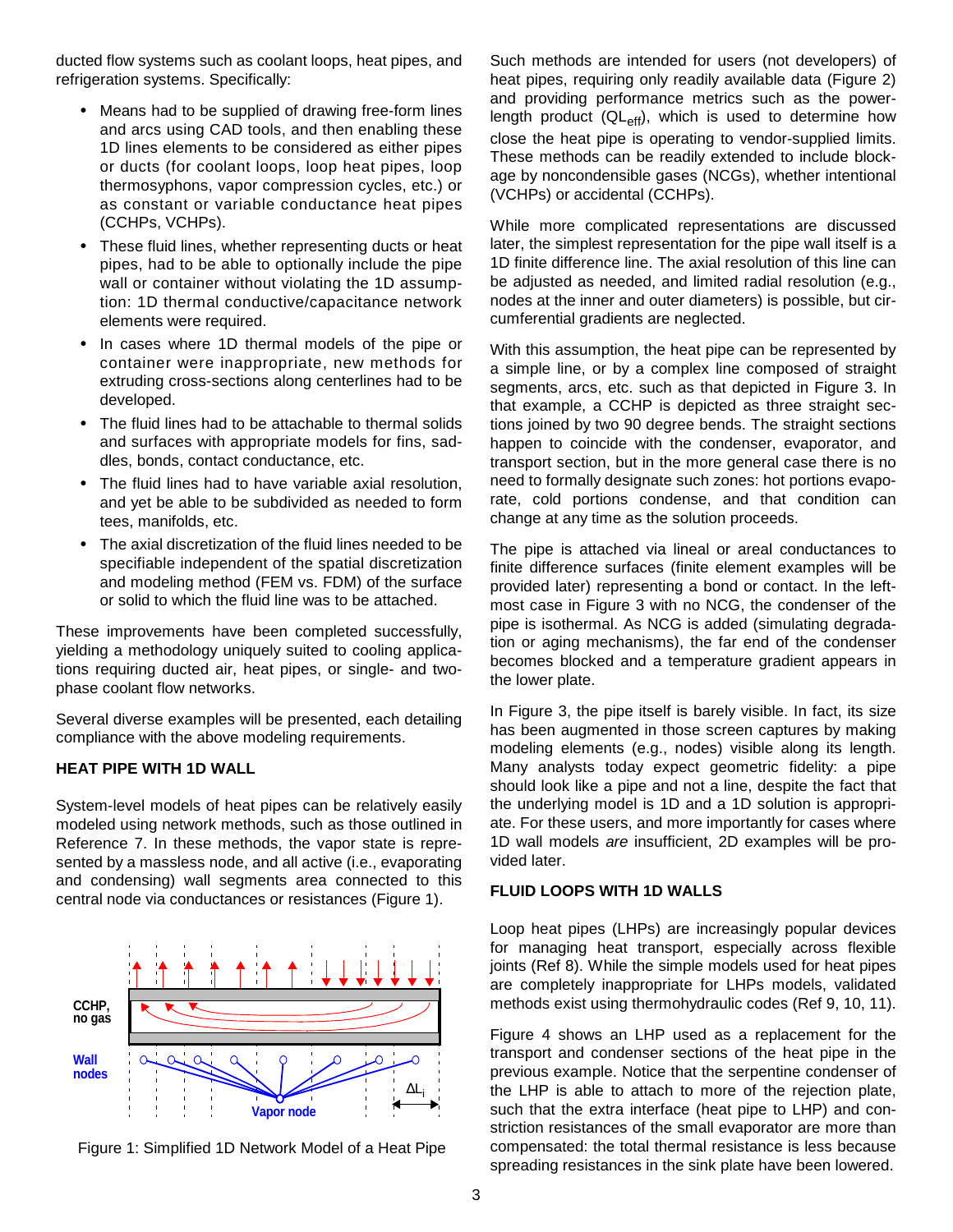| <b>RcPipe Information</b>                                                 |        |                     |                                   |                                            |             |  |
|---------------------------------------------------------------------------|--------|---------------------|-----------------------------------|--------------------------------------------|-------------|--|
| HeatPipe Data<br>Pipe Selection   Subdivision   Node Numbering<br>Surface |        |                     |                                   |                                            |             |  |
| Type of HeatPipe:                                                         |        |                     | Wall Node Type                    |                                            |             |  |
| <b>C</b> Fixed Conduction Heatpipe                                        |        |                     | C Diffusion                       |                                            |             |  |
| Fixed Conduction Heatpipe with NC-Gas<br>С                                |        |                     | Arithmetic                        |                                            |             |  |
| C Variable Conuction Heatpipe                                             |        |                     |                                   | ↓ Abort transients if problems encountered |             |  |
| Wall Material:                                                            | copper | Mass/length:        | C X-Section Area:<br>Mass/length: | $3e-005$                                   | $m^2$       |  |
| Vapor Core Diameter: 0.01                                                 |        | m                   | Mass of NC-Gas:                   | 2.5e-007                                   | kg          |  |
| Condensing H:                                                             | 7500   | W/m <sup>2</sup> /C | Reservoir Volume:                 |                                            | $m^23$      |  |
| Evaporating H:                                                            | 5000   | W/m <sup>2</sup> /C | Working Fluid:                    | Water                                      |             |  |
| Reservoir T                                                               |        |                     | Gas Property:                     | Air                                        |             |  |
|                                                                           |        |                     | OΚ                                | Cancel                                     | <b>Help</b> |  |

Figure 2: Input Form for CCHPs and VCHPs

The serpentine condenser is yet another 1D element: this time a simple pipe wall perhaps chosen from a piping schedule. Its path through three dimensional space is more complicated, with out-of-plane arcs and lines. Once again, the line is barely visible by itself, with modeling elements (in this case, FLUINT paths depicted as arrows) highlighted for increased visibility. (Visibility is a concern for screen captures, but not for code usage.)

Figure 5 depicts another case employing a 1D pipe wall, but it illustrates two important distinctions. First, the pipe consists of manifolded segments. Unlike heat pipes, such fluid pipes can be joined at tees. Pipes with coincident points can be optionally linked to enable both fluid and energy (through a conductive wall, if present) to be transferred through the resulting joint.

The second distinction is that the plate to which the pipe is attached is built using finite elements instead of finite differences. This choice enables smoother thermal contours during postprocessing, but doesn't otherwise contribute to increased accuracy compared to finite difference approach for basic shapes. For more complex shapes, finite element methods are preferred.



Figure 3: Constant Conductance Heat Pipe with Increasing Noncondensible Gas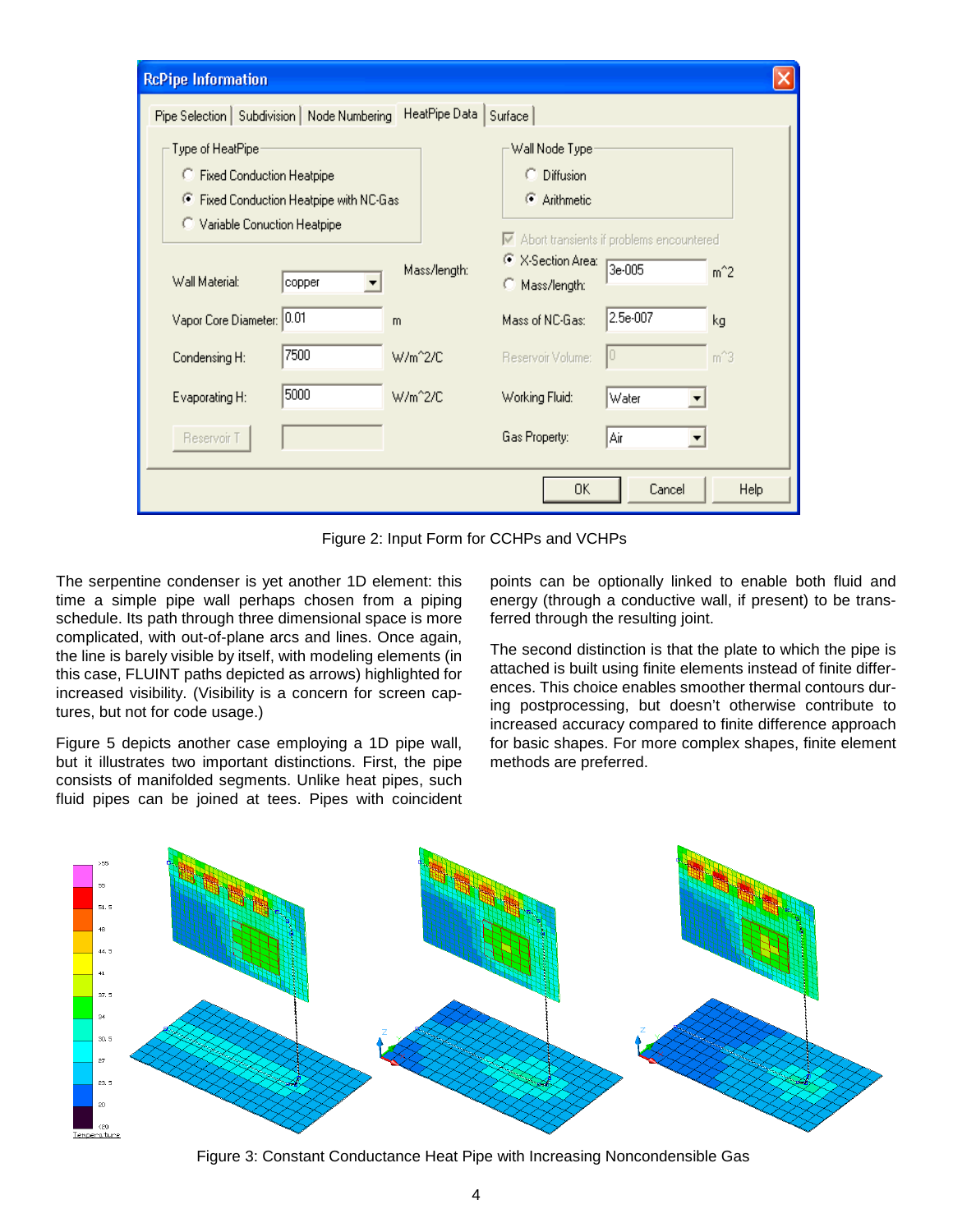

Figure 4: LHP with Serpentine Condenser on FDM Plates



Figure 5: Manifolded Coolant Loop on FEM Plate

Capillary pumped loops (CPLs) are a kindred technology to LHPs. Figure 6 depicts another serpentine condenser, one used on a space shuttle experiment in the mid 1980s. As with the previous example, the underlying plate is modeled using finite elements. Unlike the previous example, however, a 3D model of the plate was chosen because of its significant thickness. The pipes themselves, however, remain 1D elements despite their apparent thickness: they are depicted as "ribbons" in the CAD drawing with the thickness assigned to be the same as the actual pipe diameter for visual clarity. However, since the thickness of the *model* (vs. *depiction*) is zero with respect to contact calculations, the pipe is intrinsically assumed to be small compared to the nodal resolution of the plate.

# **2D WALLS**

The 1D wall assumption is not always possible. For example, the pipe or heat pipe might be large compared to the nodalization of the attached surface or solid, such that the pipe wall contacts several nodes across its width. Also, the pipe might not be attached along a side, but might instead be placed in a milled channel or might intersect perpendicular cooling fins. In such cases, a 2D wall model might be needed even if the heat pipe or flow model remains 1D.

Another reason to switch from a 1D to a 2D wall model is if a temperature gradient exists circumferentially. For example, heat pipes are commonly bonded within honeycomb panels and communicate thermally with each facesheet. In such a case, the heat pipe can evaporate on one side of its cross-section and condense on the other side.

Finally, a 1D model cannot participate in radiation heat transfer, where the freedom to abstract a model from its graphical depiction is necessarily restricted owing to the geometric nature of such calculations. Similarly, the existence of a definite 2D (vs. virtual 1D) wall geometry assists in calculating convection and other heat gains and losses off the wall itself.

For these reasons, and for those analysts who want more fidelity between the *model* and the *depiction* (usually in order to produce more impressive presentation materials), the above 1D modeling methods have been recently expanded to include 2D wall models.

Figure 7 depicts an example of a 2D heat pipe (Ref 12). In this case, the heat pipe is represented by a simple rectilinear cylinder despite the fact that its size is small compared to the resolution of the source plate. The need for a 2D model is driven instead by the rejection end of the heat pipes. The pipe wall intersects the heat sink fins perpendicularly, and those fins are too small to permit the pipe "contact" to be represented by a single node: a circular intersection is required instead.

Similarly, the air-cooled vapor compression cycle condenser depicted in Figure 8 demands a 2D pipe because of another perpendicular intersection and the large size of the pipe relative to the fins. In this instance, the pipe wall is modeled with finite differences while the fins (whose shape is irregular due to the cut-out for the pipe) is more appropriately modeled using finite elements.

In many applications for 2D pipe and heat pipe models, the centerline of the pipe is not a straight line, nor is the crosssection a simple cylinder. Instead, the centerline might be a complex curve in three-space (say, for example, the centerline of the LHP condenser in Figure 4). Also, the crosssection might be arbitrarily complicated.

The challenges for such modeling are significant. The cross-section must be extruded intelligently through miters and arcs, such that complex arrangements can be quickly built requiring minimal user specifications and guidance.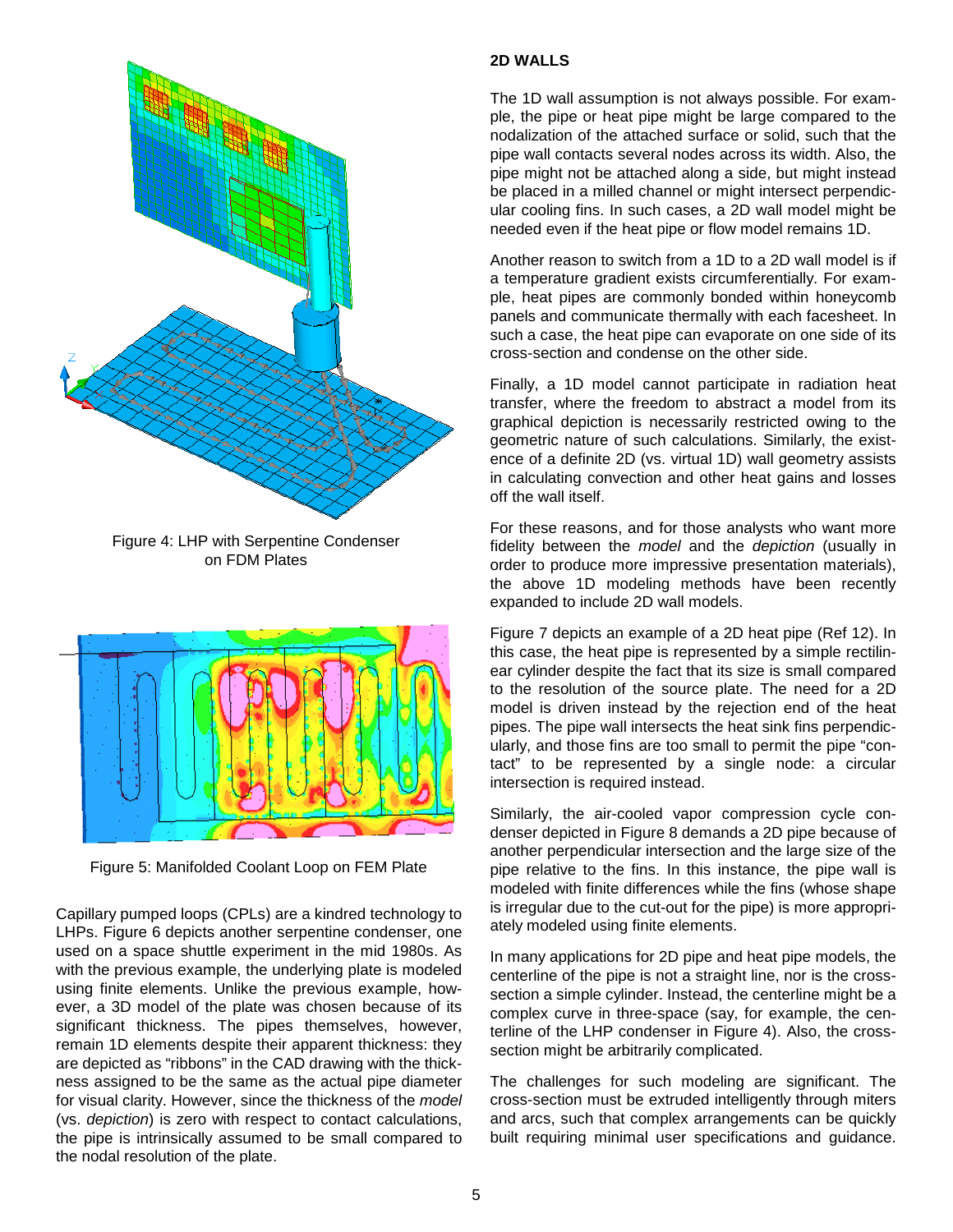

<u> Temperature [C], Time = 120 sec</u>

Figure 6: CPL Condenser with 1D Wall on 3D FEM Solid



Figure 7: 2D Chip-to-fin Heat Pipes

Also, the 2D walls must respect the analytic power and flexibility of the tool within which they are placed. For example, the centerline and cross-section must be able to move and resize themselves parametrically or via manual "grip point" operations, and the nodalization (both axial and circumferential) must be variable.

These challenges have been met in recent developments. Fortunately, the underlying flow solutions and heat pipe modeling methods were already in place: the new 2D pipe walls essentially automate access to those preexisting analysis features.

A good example of both nonlinear centerlines and noncircular cross-sections is provided by the racetrack heat pipes shown in Figure 9. In the electronics industry, low vapor pressure working fluids such as water are feasible, permitting the container to deviate from the traditional pressurecontaining circular shape of aerospace ammonia heat pipes. Pipes with a racetrack cross-section (Figure 10) are produced inexpensively in large quantities. They have the benefit of needing no saddle since they present a flat side for mounting. They also take up minimal space, which is always at a premium in electronics packaging.

When modeling noncircular cross-sections, the user may draw an arbitrary closed curve using CAD drawing tools: lines, arcs, etc. Similar tools may be used to construct the centerline itself, whether the wall is 1D or 2D, the primary difference being that a centerline is not usually closed. The cross-section is then extruded along the centerline to create the shell representing the wall.

If the centerline has an angle (versus a smooth arc), the resulting wall surface will contain a mitered joint. If the centerline has an arc, the cross-section is swept through the arc. In both cases, the endpoint lines and arc tangents are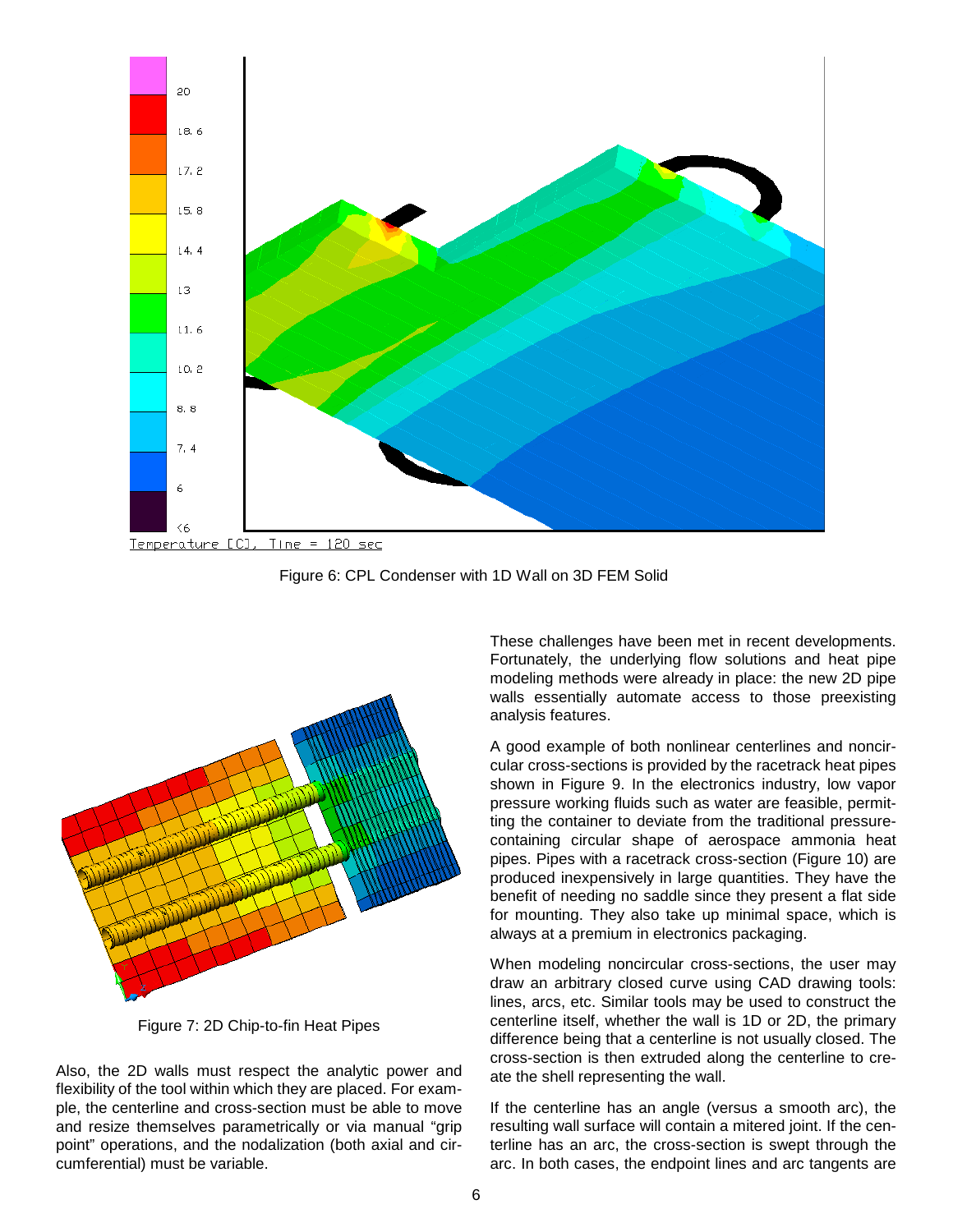

Figure 8: Air-cooled R134A Condenser: 2D FDM Pipe with 2D FEM Fins



Figure 9: Racetrack-shaped 2D Heat Pipe Extruded Along Complex Curve, Bonded to FEM Surface